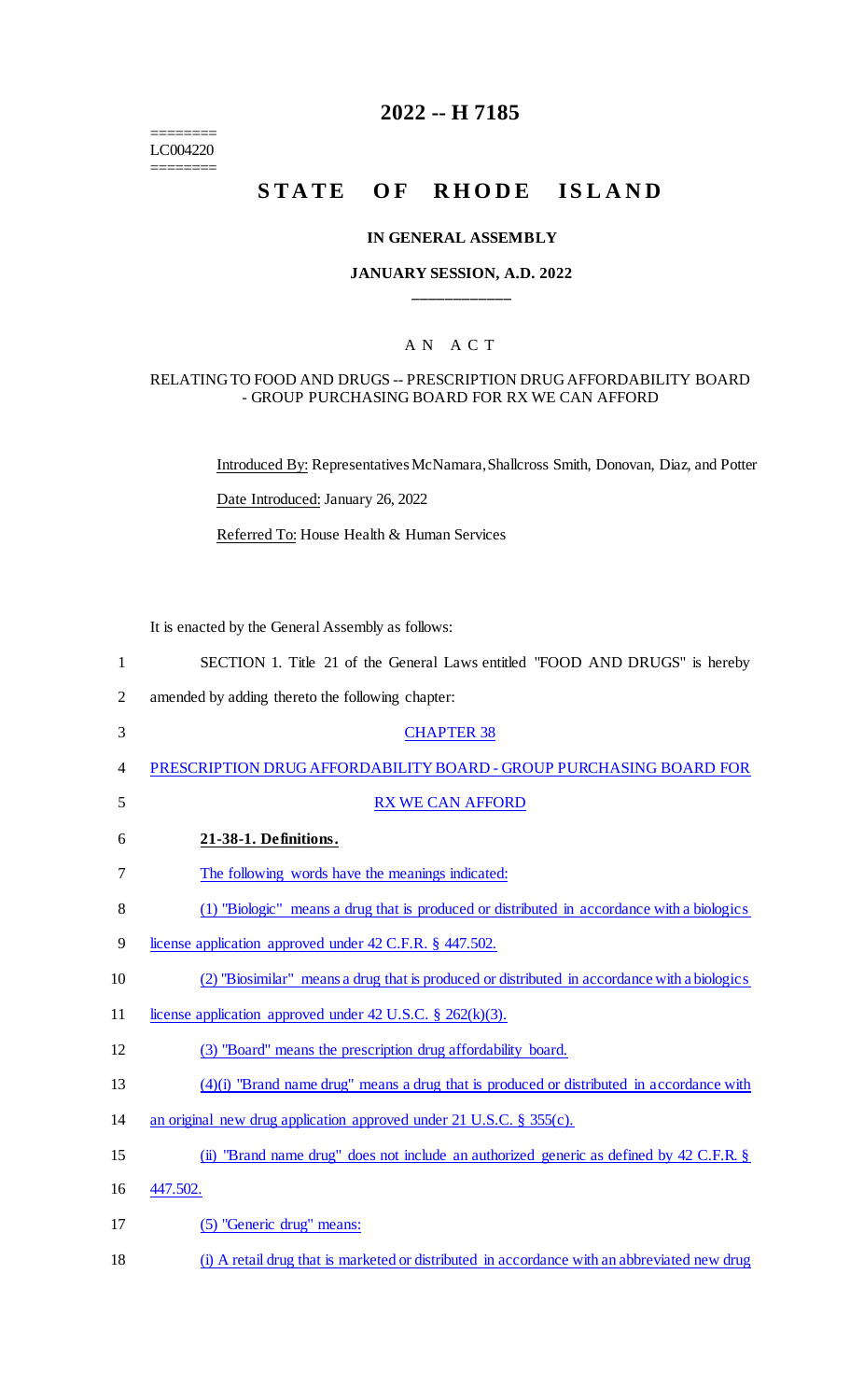| $\mathbf{1}$   | application, approved under 21 U.S.C. $\S$ 355(j);                                                        |
|----------------|-----------------------------------------------------------------------------------------------------------|
| $\overline{2}$ | (ii) An authorized generic as defined by $42$ C.F.R. $\S$ $447.502$ ; or                                  |
| 3              | (iii) A drug that entered the market before 1962 that was not originally marketed under a                 |
| 4              | new drug application.                                                                                     |
| 5              | (6) "Manufacturer" means an entity that:                                                                  |
| 6              | $(i)(A)$ Engages in the manufacture of a prescription drug product; or                                    |
| 7              | (B) Enters into a lease with another manufacturer to market and distribute a prescription                 |
| 8              | drug product under the entity's own name; and                                                             |
| 9              | (ii) Sets or changes the wholesale acquisition cost of the prescription drug product it                   |
| 10             | manufactures or markets.                                                                                  |
| 11             | "Prescription drug product" means a brand name drug, a generic drug, a biologic, or a                     |
| 12             | biosimilar.                                                                                               |
| 13             | (8) "Stakeholder council" means the prescription drug affordability stakeholder council.                  |
| 14             | 21-38-2. Prescription drug affordability board established -- Purpose.                                    |
| 15             | $(a)(1)$ There is hereby established a prescription drug affordability board.                             |
| 16             | $(2)(i)$ The board is a body politic and corporate and is an instrumentality of the state.                |
| 17             | (ii) The board is an independent unit of state government.                                                |
| 18             | The exercise by the board of its authority under this chapter is an essential<br>$\ddot{\mathbf{m}}$      |
| 19             | governmental function.                                                                                    |
| 20             | (b) The purpose of the board is to protect state residents, state and local governments,                  |
| 21             | commercial health plans, health care providers, pharmacies licensed in the state, and other               |
| 22             | stakeholders within the health care system from the high costs of prescription drug products.             |
| 23             | 21-38-3. Membership.                                                                                      |
| 24             | $(a)(1)$ The board shall consist of the following members, who shall have expertise in health             |
| 25             | care economics or clinical medicine:                                                                      |
| 26             | (i) One member appointed by the governor for an initial term of one year;                                 |
| 27             | One member appointed by the president of the senate for an initial term of two (2)<br>$\ddot{\mathbf{u}}$ |
| 28             | years;                                                                                                    |
| 29             | (iii) One member appointed by the speaker of the house of representatives for an initial                  |
| 30             | term of three $(3)$ years;                                                                                |
| 31             | (iv) One member appointed by the attorney general for an initial term of two (2) years; and               |
| 32             | (v) One member appointed jointly by the president of the senate and the speaker of the                    |
| 33             | house of representatives, who shall serve as chair of the board, for an initial term of three (3) years.  |
| 34             | (2) The board shall have the following alternate members, who shall have expertise in                     |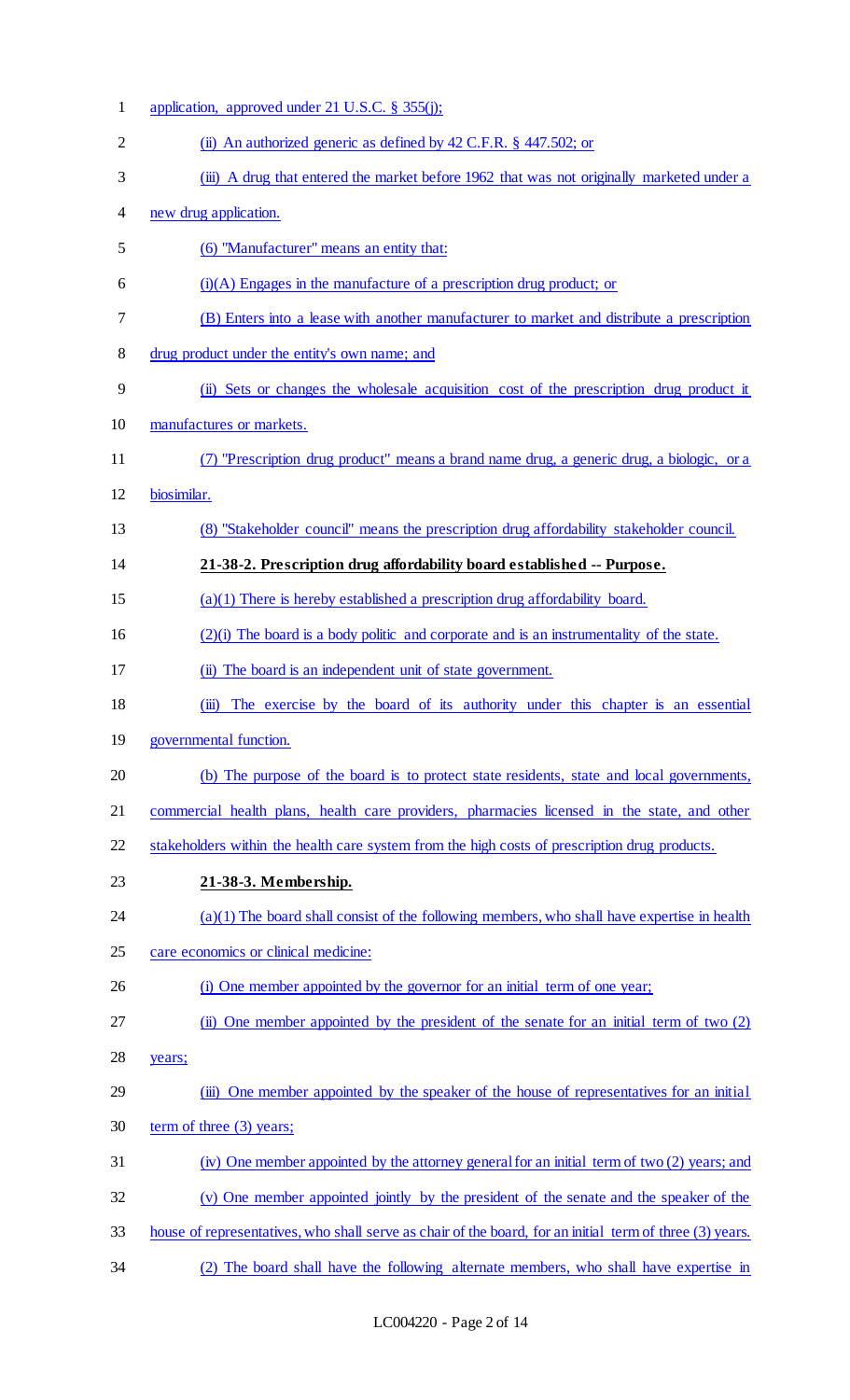| $\mathbf{1}$ | health care economics or clinical medicine and who shall be designated by the board chair to             |
|--------------|----------------------------------------------------------------------------------------------------------|
| 2            | participate in deliberations of the board when a member is recused:                                      |
| 3            | (i) One alternate member appointed by the governor for an initial term of three (3) years;               |
| 4            | (ii) One alternate member appointed by the president of the senate for an initial term of two            |
| 5            | $(2)$ years; and                                                                                         |
| 6            | (iii) One alternate member appointed by the speaker of the house of representatives for an               |
| 7            | initial term of one year.                                                                                |
| 8            | (3) A member or an alternate member may not be an employee of, a board member of, or                     |
| 9            | a consultant to a manufacturer, pharmacy benefits manager, health insurance carrier, health              |
| 10           | maintenance organization, managed care organization, or wholesale distributor or related trade           |
| 11           | association.                                                                                             |
| 12           | (4) Any conflict of interest, including whether the individual has an association, including             |
| 13           | a financial or personal association, that has the potential to bias or has the appearance of biasing an  |
| 14           | individual's decision in matters related to the board or the conduct of the board's activities, shall be |
| 15           | considered and disclosed when appointing members and alternate members to the board.                     |
| 16           | (5) To the extent practicable and consistent with federal and state law, the membership of               |
| 17           | the board shall reflect the racial, ethnic, and gender diversity of the state.                           |
| 18           | (b) The term of a member or an alternate member shall be three (3) years after the initial               |
| 19           | period of appointments. The terms of the members and alternate members shall be staggered as             |
| 20           | required by the provisions of this section.                                                              |
| 21           | $(c)(1)$ The chair shall hire an executive director, general counsel, and staff for the board.           |
| 22           | (2) The chair shall develop a five (5) year budget and staffing plan and submit it to the                |
| 23           | board for approval.                                                                                      |
| 24           | (3) Staff of the board shall receive a salary as provided in the budget of the board.                    |
| 25           | (d) A member of the board:                                                                               |
| 26           | (1) May receive compensation as a member of the board in accordance with the state                       |
| 27           | budget; and                                                                                              |
| 28           | (2) Is entitled to reimbursement for reasonable expenses incurred.                                       |
| 29           | $(e)(1)(i)$ Notwithstanding the provisions of subsections $(e)(1)(i)$ and $(e)(1)(iv)$ of this           |
| 30           | section, the board shall meet in open session at least once every six (6) weeks.                         |
| 31           | (ii) At the chair's discretion, the chair may cancel or postpone a meeting.                              |
| 32           | (iii) The following actions by the board shall be made in open session:                                  |
| 33           | (A) The study required by $\S$ 21-38-7;                                                                  |
| 34           | (B) Deliberations on whether to subject a prescription drug product to a cost review under               |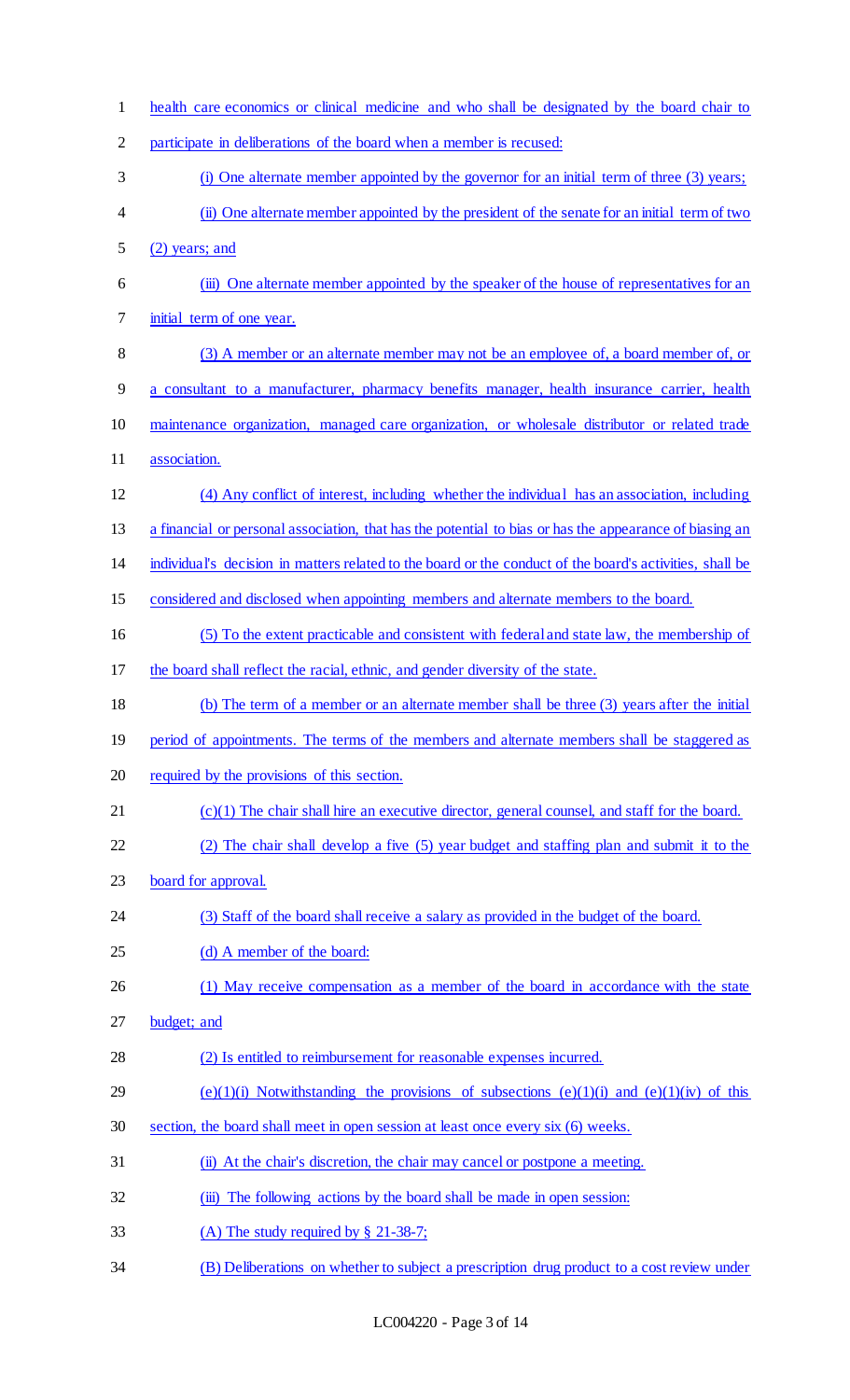- § 21-38-8 of this chapter; (C) Any vote on whether to impose an upper payment limit on purchases and payor reimbursements of prescription drug products in the state; and (D) Any decision by the board. (iv) Notwithstanding chapter 46 of title 42, the "open meetings act", the board may meet in closed session to discuss trade secrets or confidential and proprietary data and information. (2) The board shall provide public notice of each board meeting at least two (2) weeks in advance of the meeting. (3)(i) Materials for each board meeting shall be made available to the public at least one week in advance of the meeting. (ii) Materials containing trade secrets or confidential and proprietary data or information that is not otherwise available to the public may not be made available to the public. (4) The board shall provide an opportunity for public comment at each open meeting of the board. (5) The board shall provide the public with the opportunity to provide written comments on pending decisions of the board. (6) The board may allow expert testimony at board meetings, including when the board meets in closed session. (7) To the extent practicable, the board shall access pricing information for prescription drug products by: (i) Entering into a memorandum of understanding with another state to which manufacturers already report pricing information; and 23 (ii) Accessing other available pricing information. 24 (8) A majority of the members of the board shall constitute a quorum. (9)(i) Members of the board shall recuse themselves from decisions related to a prescription 26 drug product if the member, or an immediate family member of the member, has received or could receive any of the following: (A) A direct financial benefit of any amount deriving from the result or finding of a study or determination by or for the board; or (B) A financial benefit from any person that owns, manufactures, or provides prescription drug products, services, or items to be studied by the board that in the aggregate exceeds five 32 thousand dollars (\$5,000) per year. (ii) For the purposes of of this section, a financial benefit includes honoraria, fees, stock,
- the value of the member's or immediate family member's stock holdings, and any direct financial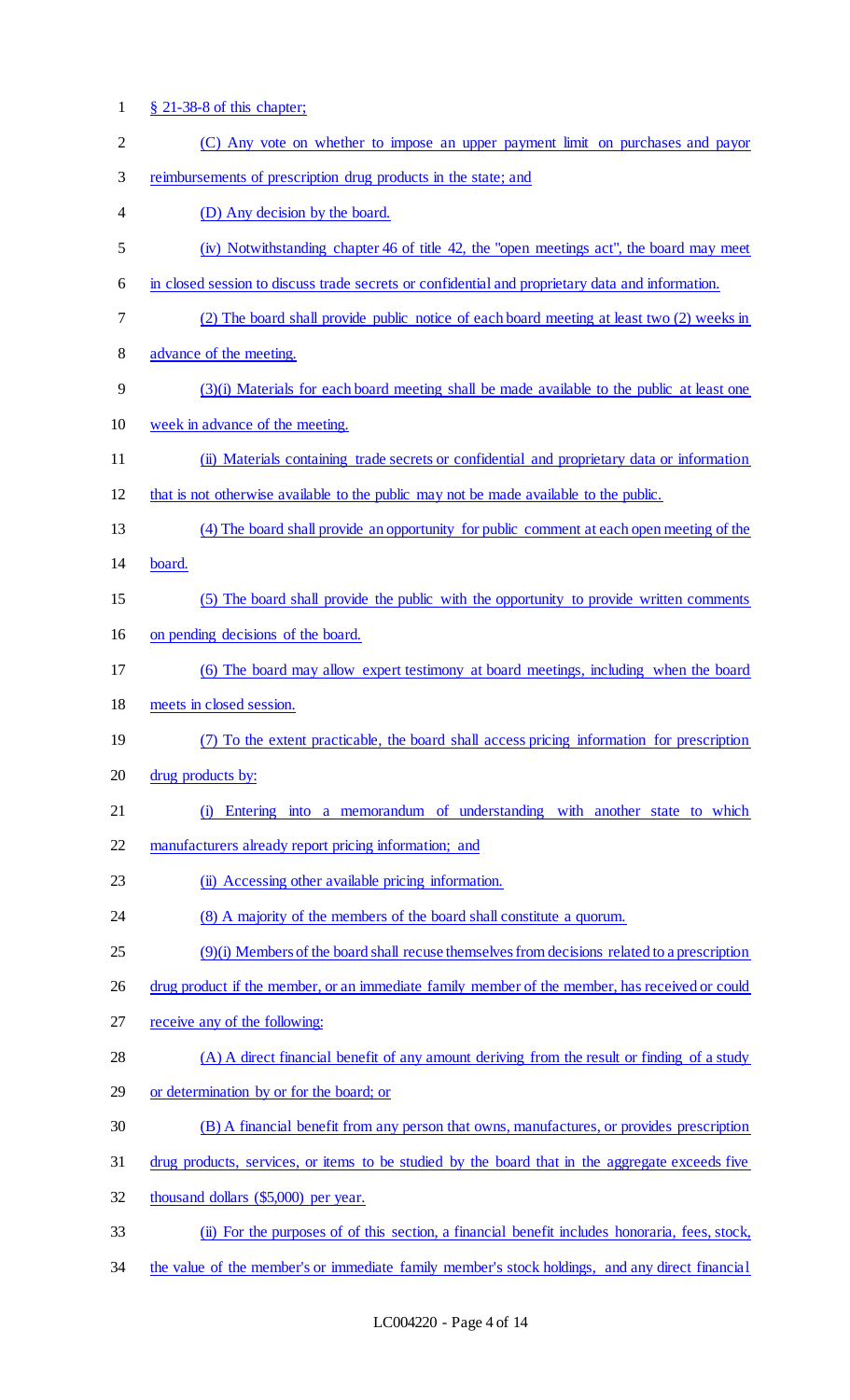| $\mathbf{1}$   | benefit deriving from the finding of a review conducted under this chapter.                            |
|----------------|--------------------------------------------------------------------------------------------------------|
| $\overline{2}$ | (f) In addition to the powers set forth elsewhere in this chapter, the board may:                      |
| 3              | (1) Adopt rules and regulations to carry out the provisions of this chapter; and                       |
| 4              | (2) Enter into a contract with a qualified, independent third party for any service necessary          |
| 5              | to carry out the powers and duties of the board.                                                       |
| 6              | (g) Unless permission is granted by the board, a third party hired by the board in accordance          |
| 7              | with subsection $(f)(2)$ of this section may not release, publish, or otherwise use any information to |
| 8              | which the third party has access under its contract.                                                   |
| 9              | 21-38-4. Prescription drug affordability stakeholder council established.                              |
| 10             | (a) There is hereby established a prescription drug affordability stakeholder council.                 |
| 11             | (b) The purpose of the stakeholder council is to provide stakeholder input to assist the board         |
| 12             | in making decisions as required under this chapter.                                                    |
| 13             | $(c)(1)$ The stakeholder council shall consist of twenty-six (26) members appointed in                 |
| 14             | accordance with this subsection.                                                                       |
| 15             | (2) The speaker of the house of representatives shall appoint:                                         |
| 16             | (i) One representative of generic drug corporations to an initial term of one year;                    |
| 17             | (ii) One representative of nonprofit insurance carriers to an initial term of two (2) years;           |
| 18             | (iii) One representative of a statewide health care advocacy coalition to an initial term of           |
| 19             | three $(3)$ years;                                                                                     |
| 20             | (iv) One representative of a statewide advocacy organization for seniors to an initial term            |
| 21             | of one year;                                                                                           |
| 22             | (v) One representative of a statewide organization for diverse communities to an initial               |
| 23             | term of two $(2)$ years;                                                                               |
| 24             | (vi) One representative of a labor union to an initial term of three (3) years;                        |
| 25             | (vii) One health services researcher specializing in prescription drugs to an initial term of          |
| 26             | one year; and                                                                                          |
| 27             | (viii) One public member at the discretion of the speaker of the house of representatives to           |
| 28             | an initial term of two (2) years.                                                                      |
| 29             | (3) The president of the senate shall appoint:                                                         |
| 30             | (i) One representative of brand name drug corporations to an initial term of one year;                 |
| 31             | (ii) One representative of physicians to an initial term of two (2) years;                             |
| 32             | (iii) One representative of nurses to an initial term of three (3) years;                              |
| 33             | (iv) One representative of hospitals to an initial term of one year;                                   |
| 34             | (v) One representative of dentists to an initial term of two (2) years;                                |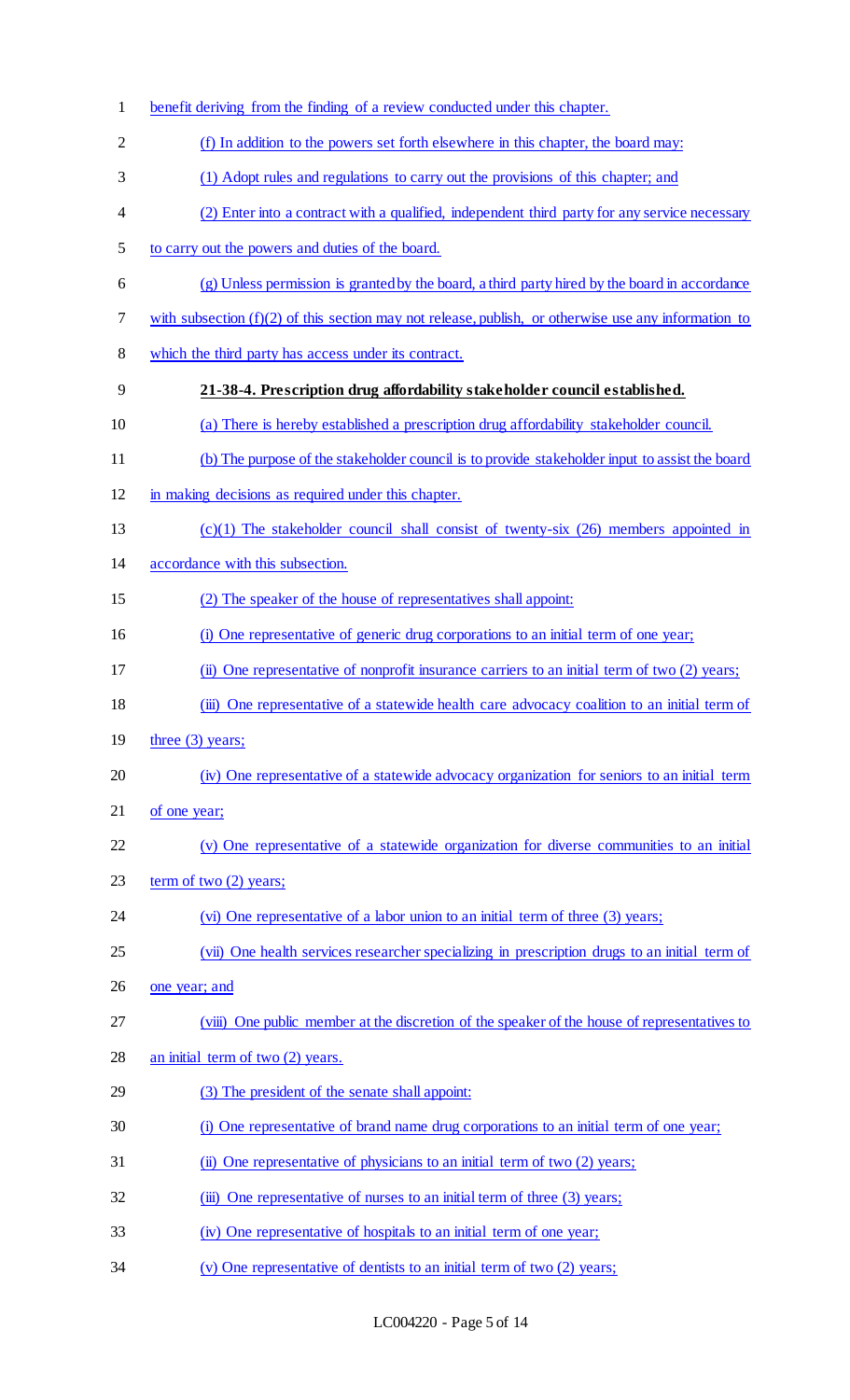| $\mathbf{1}$   | (vi) One representative of managed care organizations to an initial term of three (3) years;    |
|----------------|-------------------------------------------------------------------------------------------------|
| $\overline{c}$ | (vii) One representative of the department of administration's office of management and         |
| 3              | budget to an initial term of one year;                                                          |
| 4              | (viii) One clinical researcher to an initial term of two (2) years; and                         |
| 5              | (ix) One public member at the discretion of the president of the senate to an initial term of   |
| 6              | three $(3)$ years.                                                                              |
| 7              | (4) The governor shall appoint:                                                                 |
| 8              | (i) One representative of brand name drug corporations to an initial term of three (3) years;   |
| 9              | (ii) One representative of generic drug corporations to an initial term of two (2) years;       |
| 10             | (iii) One representative of biotechnology companies to an initial term of one year;             |
| 11             | (iv) One representative of for-profit health insurance carriers to an initial term of three (3) |
| 12             | years;                                                                                          |
| 13             | (v) One representative of employers to an initial term of two (2) years;                        |
| 14             | (vi) One representative of pharmacy benefits managers to an initial term of one year;           |
| 15             | (vii) One representative of pharmacists to an initial term of three (3) years;                  |
| 16             | (viii) One pharmacologist to an initial term of two (2) years; and                              |
| 17             | (ix) One public member at the discretion of the governor to an initial term of one year.        |
| 18             | (5) Collectively, the members of the stakeholder council shall have knowledge of the            |
| 19             | following:                                                                                      |
| 20             | (i) The pharmaceutical business model;                                                          |
| 21             | (ii) Supply chain business models;                                                              |
| 22             | (iii) The practice of medicine or clinical training;                                            |
| 23             | (iv) Consumer or patient perspectives;                                                          |
| 24             | (v) Health care costs trends and drivers;                                                       |
| 25             | (vi) Clinical and health services research; and                                                 |
| 26             | (vii) The state's health care marketplace.                                                      |
| 27             | (6) To the extent practicable and consistent with federal and state law, the membership of      |
| 28             | the stakeholder council shall reflect the racial, ethnic, and gender diversity of the state.    |
| 29             | (7) From among the membership of the stakeholder council, the board chair shall appoint         |
| 30             | two (2) members to be co-chairs of the stakeholder council.                                     |
| 31             | (d) The term of a member shall be three (3) years after the initial period of appointments.     |
| 32             | The initial members of the stakeholder council shall serve staggered terms as required by the   |
| 33             | provisions of this section.                                                                     |
| 34             | (e) A member of the stakeholder council may not receive compensation as a member of the         |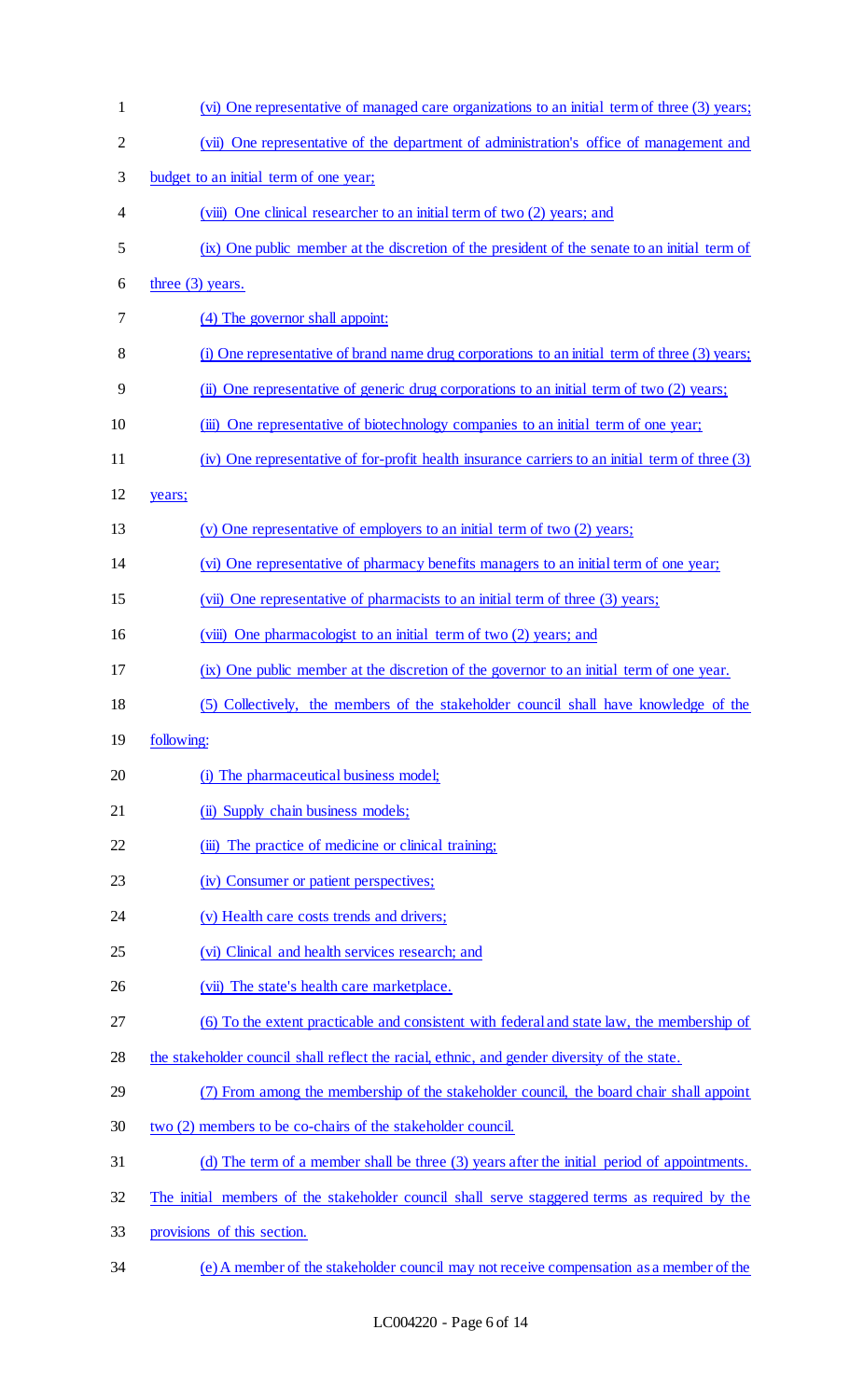| $\mathbf{1}$   | stakeholder council, however, is entitled to reimbursement for expenses.                                |
|----------------|---------------------------------------------------------------------------------------------------------|
| $\overline{2}$ | 21-38-5. Disclosure of conflict of interest.                                                            |
| 3              | $(a)(1)$ A conflict of interest shall be disclosed:                                                     |
| 4              | (i) By the board when hiring board staff;                                                               |
| 5              | (ii) By the appointing authority when appointing members and alternate members to the                   |
| 6              | board and members to the stakeholder council; and                                                       |
| 7              | (iii) By the board, when a member of the board is recused in any final decision resulting               |
| 8              | from a review of a prescription drug product.                                                           |
| 9              | (2) A conflict of interest shall be disclosed:                                                          |
| 10             | (i) In advance of the first open meeting after the conflict is identified; or                           |
| 11             | (ii) Within five (5) days after the conflict is identified.                                             |
| 12             | (b)(1) A conflict of interest disclosed under subsection (a) of this section shall be posted            |
| 13             | on the website of the board unless the chair of the board recuses the member from any final decision    |
| 14             | resulting from a review of a prescription drug product.                                                 |
| 15             | (2) A posting under this section shall include the type, nature, and magnitude of the                   |
| 16             | interests of the member involved.                                                                       |
| 17             | 21-38-6. Acceptance of gifts of donations.                                                              |
| 18             | Members and alternate members of the board, board staff, and third-party contractors may                |
| 19             | not accept any gift or donation of services or property that indicates a potential conflict of interest |
| 20             | or has the appearance of biasing the work of the board.                                                 |
| 21             | 21-38-7. Study of aspects of pharmaceutical distribution and payment -- Report.                         |
| 22             | On or before December 31, 2023, the board, in consultation with the stakeholder council,                |
| 23             | shall:                                                                                                  |
| 24             | $(1)$ Study:                                                                                            |
| 25             | (i) The entire pharmaceutical distribution and payment system in the state; and                         |
| 26             | (ii) Policy options being used in other states and countries to lower the list price of                 |
| 27             | pharmaceuticals, including:                                                                             |
| 28             | (A) Setting upper payment limits;                                                                       |
| 29             | (B) Using a reverse auction marketplace; and                                                            |
| 30             | (C) Implementing a bulk purchasing process; and                                                         |
| 31             | (2) Report its findings and recommendations, including findings for each option studied                 |
| 32             | under subsection $(1)(ii)$ of this section and any legislation required to implement the                |
| 33             | recommendations, to the senate finance committee and the house health, education and welfare            |
| 34             | committee.                                                                                              |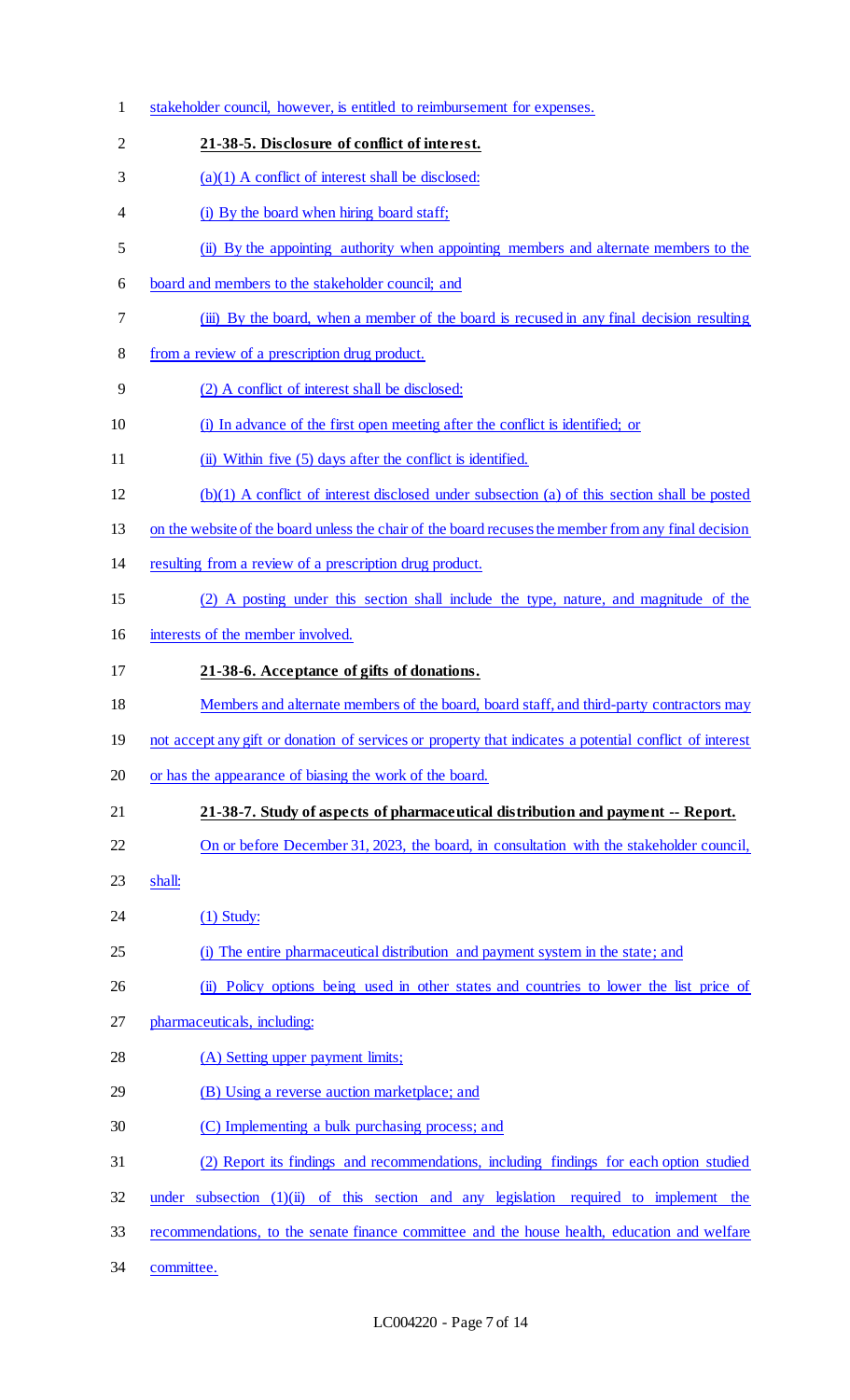| $\mathbf{1}$   | 21-38-8. Identifying prescription drug products that create affordability challenges                        |
|----------------|-------------------------------------------------------------------------------------------------------------|
| $\overline{c}$ | for state health care system and patients.                                                                  |
| 3              | (a) On or before December 31, 2023, the board shall:                                                        |
| 4              | (1) Collect and review publicly available information regarding prescription drug product                   |
| 5              | manufacturers, health insurance carriers, health maintenance organizations, managed care                    |
| 6              | organizations, wholesale distributors, and pharmacy benefits managers; and                                  |
| 7              | $(2)(i)$ Identify states that require reporting on the cost of prescription drug products; and              |
| $8\,$          | (ii) Initiate a process of entering into memoranda of understanding with the states identified              |
| 9              | under subsection $(a)(2)(i)$ of this section to aid in the collection of transparency data for prescription |
| 10             | drug products.                                                                                              |
| 11             | (b) Based on the information collected under subsection $(a)(1)$ of this section and obtained               |
| 12             | through memoranda of understanding under subsection $(a)(2)$ of this section, the board, in                 |
| 13             | consultation with the stakeholder council, shall adopt rules and regulations to:                            |
| 14             | (1) Establish methods for collecting additional data necessary to carry out its duties under                |
| 15             | this chapter; and                                                                                           |
| 16             | (2) Identify circumstances under which the cost of a prescription drug product may create                   |
| 17             | or has created affordability challenges for the state health care system and patients.                      |
| 18             | (c) The board shall use the information collected under subsection $(a)(1)$ of this section and             |
| 19             | obtained through memoranda of understanding under subsection $(a)(2)$ of this section to identify           |
| 20             | prescription drug products that are:                                                                        |
| 21             | (1) Brand name drugs or biologics that, as adjusted annually for inflation in accordance                    |
| 22             | with the consumer price index, have:                                                                        |
| 23             | (i) A launch wholesale acquisition cost of thirty thousand dollars (\$30,000) or more per                   |
| 24             | year or course of treatment; or                                                                             |
| 25             | (ii) A wholesale acquisition cost increase of three thousand (\$3,000) or more in any twelve                |
| 26             | (12) month period, or course of treatment if less than twelve (12) months;                                  |
| 27             | (2) Biosimilar drugs that have a launch wholesale acquisition cost that is not at least fifteen             |
| 28             | percent (15%) lower than the referenced brand biologic at the time the biosimilars are launched;            |
| 29             | (3) Generic drugs that, as adjusted annually for inflation in accordance with the consumer                  |
| 30             | price index, have a wholesale acquisition cost:                                                             |
| 31             | (i) Of one hundred dollars (\$100) or more for:                                                             |
| 32             | (A) A thirty (30) day supply lasting a patient for a period of thirty (30) consecutive days                 |
| 33             | based on the recommended dosage approved for labeling by the United States Food and Drug                    |
| 34             | Administration;                                                                                             |
|                |                                                                                                             |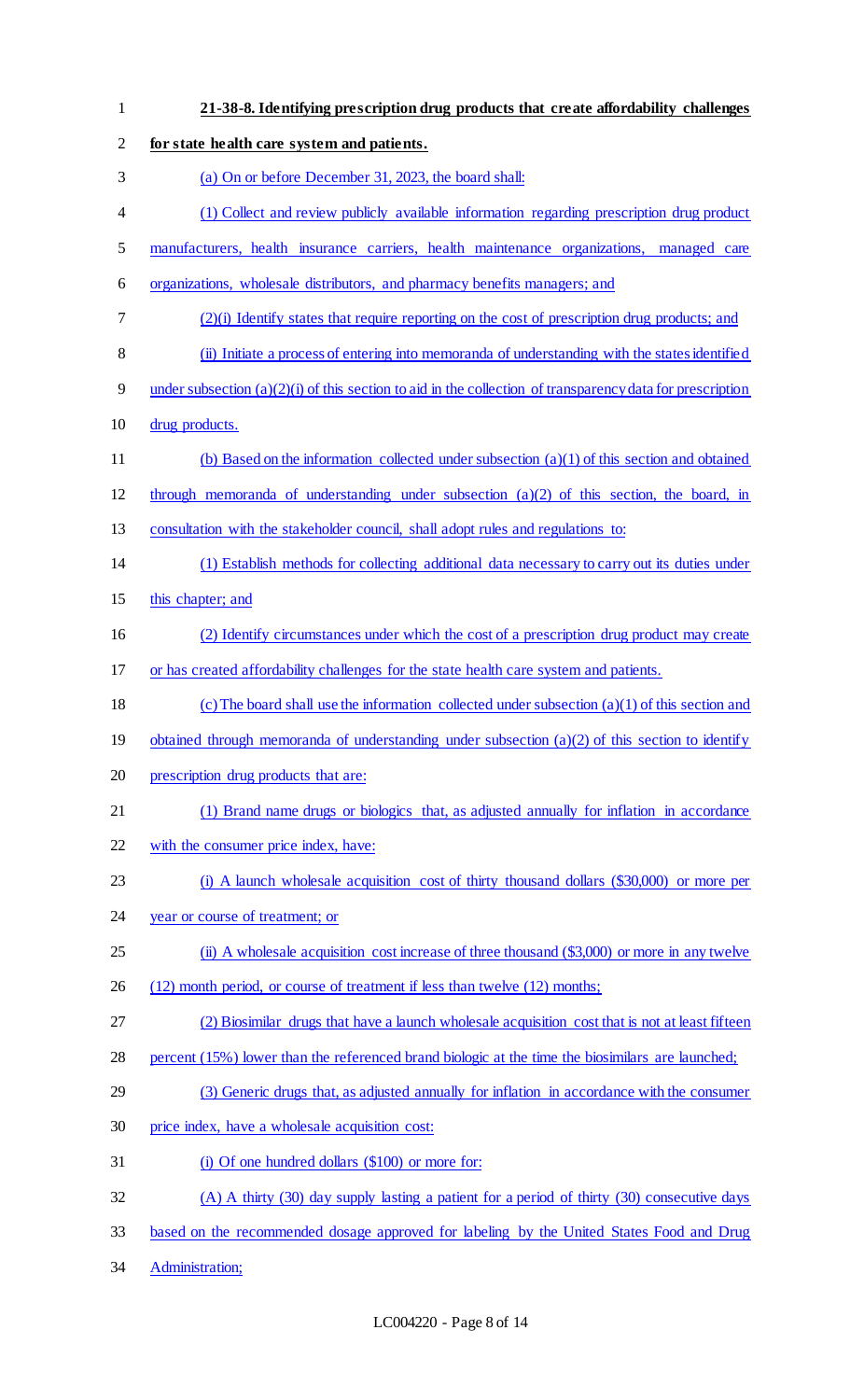| $\mathbf{1}$   | (B) A supply lasting a patient for fewer than thirty (30) days based on the recommended                 |
|----------------|---------------------------------------------------------------------------------------------------------|
| $\overline{2}$ | dosage approved for labeling by the United States Food and Drug Administration; or                      |
| 3              | (C) One unit of the drug if the labeling approved by the United States Food and Drug                    |
| 4              | Administration does not recommend a finite dosage; and                                                  |
| 5              | (ii) That increased by two hundred percent (200%) or more during the immediately                        |
| 6              | preceding twelve (12) month period, as determined by the difference between the resulting               |
| 7              | wholesale acquisition cost and the average of the wholesale acquisition cost reported over the          |
| 8              | immediately preceding twelve (12) months; and                                                           |
| 9              | (4) Other prescription drug products that may create affordability challenges for the state             |
| 10             | health care system and patients, in consultation with the stakeholder council.                          |
| 11             | 21-38-9. Cost review of prescription drug products identified in § 21-38-8.                             |
| 12             | (a)(1) After identifying prescription drug products as required by $\S 21-38-8$ of this chapter,        |
| 13             | the board shall determine whether to conduct a cost review as described in subsection (b) of this       |
| 14             | section for each identified prescription drug product by:                                               |
| 15             | (i) Seeking stakeholder council input about the prescription drug product; and                          |
| 16             | (ii) Considering the average cost share of the prescription drug product.                               |
| 17             | $(2)(i)$ To the extent there is no publicly available information to conduct a cost review as           |
| 18             | described in subsection (b) of this section, the board shall request the information from:              |
| 19             | (A) The manufacturer of the prescription drug product; and                                              |
| 20             | (B) As appropriate, a wholesale distributor, pharmacy benefits manager, health insurance                |
| 21             | carrier, health maintenance organization, or managed care organization with relevant information        |
| 22             | on setting the cost of the prescription drug product in the state.                                      |
| 23             | (ii) The information to conduct a cost review may include any document and research                     |
| 24             | related to the manufacturer's selection of the introductory price or price increase of the prescription |
| 25             | drug product, including life cycle management, net average price in the state, market competition       |
| 26             | and context, projected revenue, and the estimated value or cost-effectiveness of the prescription       |
| 27             | drug product.                                                                                           |
| 28             | (iii) Failure of a manufacturer, wholesale distributor, pharmacy benefits manager, health               |
| 29             | insurance carrier, health maintenance organization, or managed care organization to provide the         |
| 30             | board with the information requested under this subsection shall not affect the authority of the board  |
| 31             | to conduct a review as described in subsection (b) of this section.                                     |
| 32             | (b)(1) If the board conducts a review of the cost of a prescription drug product, the review            |
| 33             | shall determine whether use of the prescription drug product that is fully consistent with the labeling |
| 34             | approved by the United States Food and Drug Administration or standard medical practice has led         |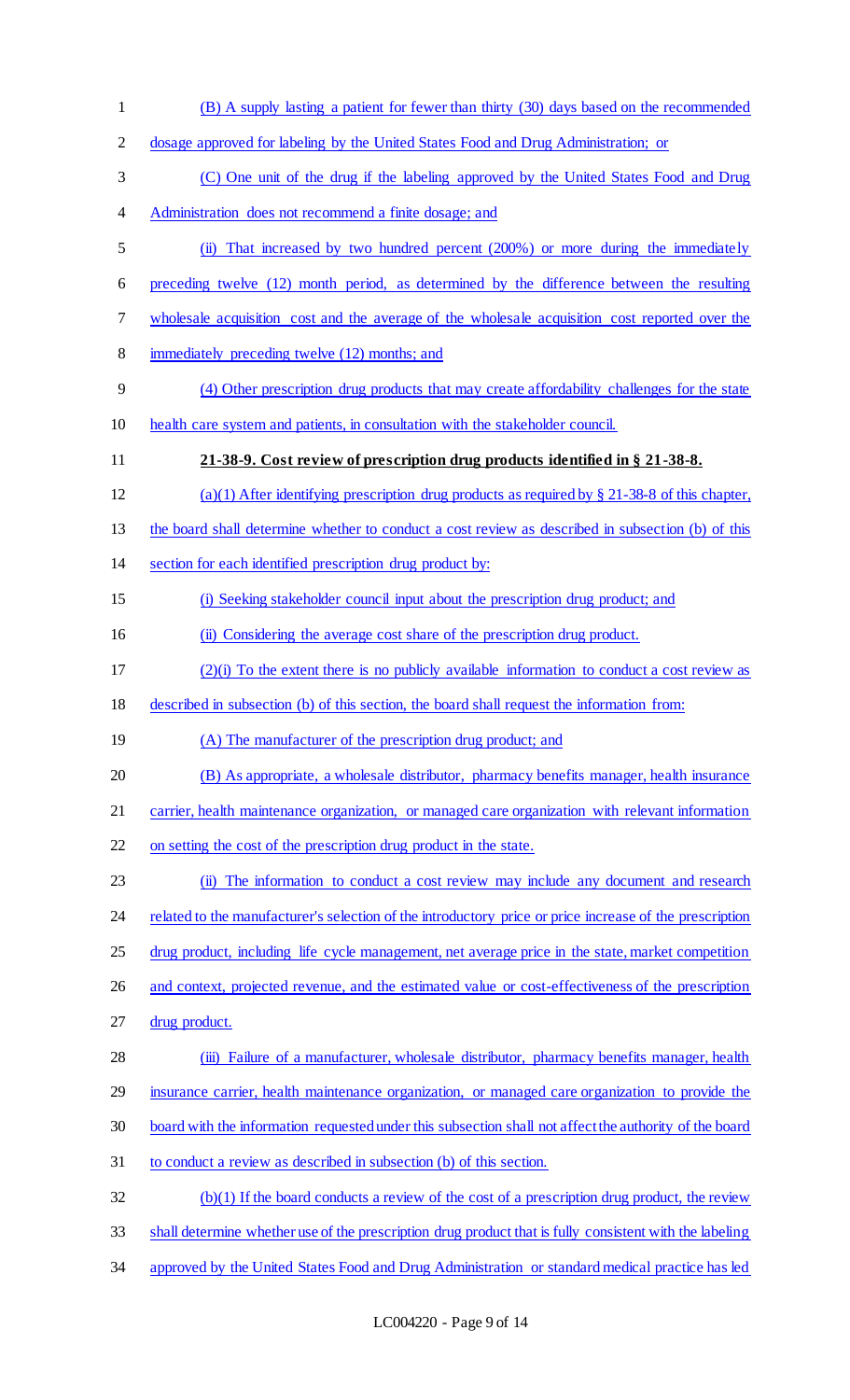or will lead to affordability challenges for the state health care system or high out-of-pocket costs

for patients.

- (2) To the extent practicable, in determining whether a prescription drug product identified
- under § 21-38-8 of this chapter has led or will lead to an affordability challenge, the board shall

consider the following factors:

- (i) The wholesale acquisition cost and any other relevant prescription drug cost index for the prescription drug product sold in the state;
- (ii) The average monetary price concession, discount, or rebate the manufacturer provides
- to health plans in the state or is expected to provide to health plans in the state as reported by
- manufacturers and health plans, expressed as a percent of the wholesale acquisition cost for the
- 11 prescription drug product under review;
- (iii) The total amount of the price concession, discount, or rebate the manufacturer provides
- to each pharmacy benefits manager operating in the state for the prescription drug product under
- review, as reported by manufacturers and pharmacy benefits managers, expressed as a percent of
- 15 the wholesale acquisition costs;
- 16 (iv) The price at which therapeutic alternatives have been sold in the state;
- (v) The average monetary concession, discount, or rebate the manufacturer provides or is
- expected to provide to health plan payors and pharmacy benefits managers in the state for
- 19 therapeutic alternatives;
- (vi) The costs to health plans based on patient access consistent with United States Food
- and Drug Administration labeled indications;
- (vii) The impact on patient access resulting from the cost of the prescription drug product
- relative to insurance benefit design;
- 24 (viii) The current or expected dollar value of drug-specific patient access programs that are
- supported by the manufacturer;
- (ix) The relative financial impacts to health, medical, or social services costs as can be
- quantified and compared to baseline effects of existing therapeutic alternatives;
- (x) The average patient copay or other cost-sharing for the prescription drug product in the
- state; and
- (xi) Any other factors as determined by the board's rules and regulations.
- (3) If the board is unable to determine whether a prescription drug product will produce or
- has produced challenges to the affordability of the drug for the state health care system, using the
- factors listed in subsection (2) of this subsection, the board may consider the following factors:
- (i) The manufacturer's research and development costs, as indicated on the manufacturer's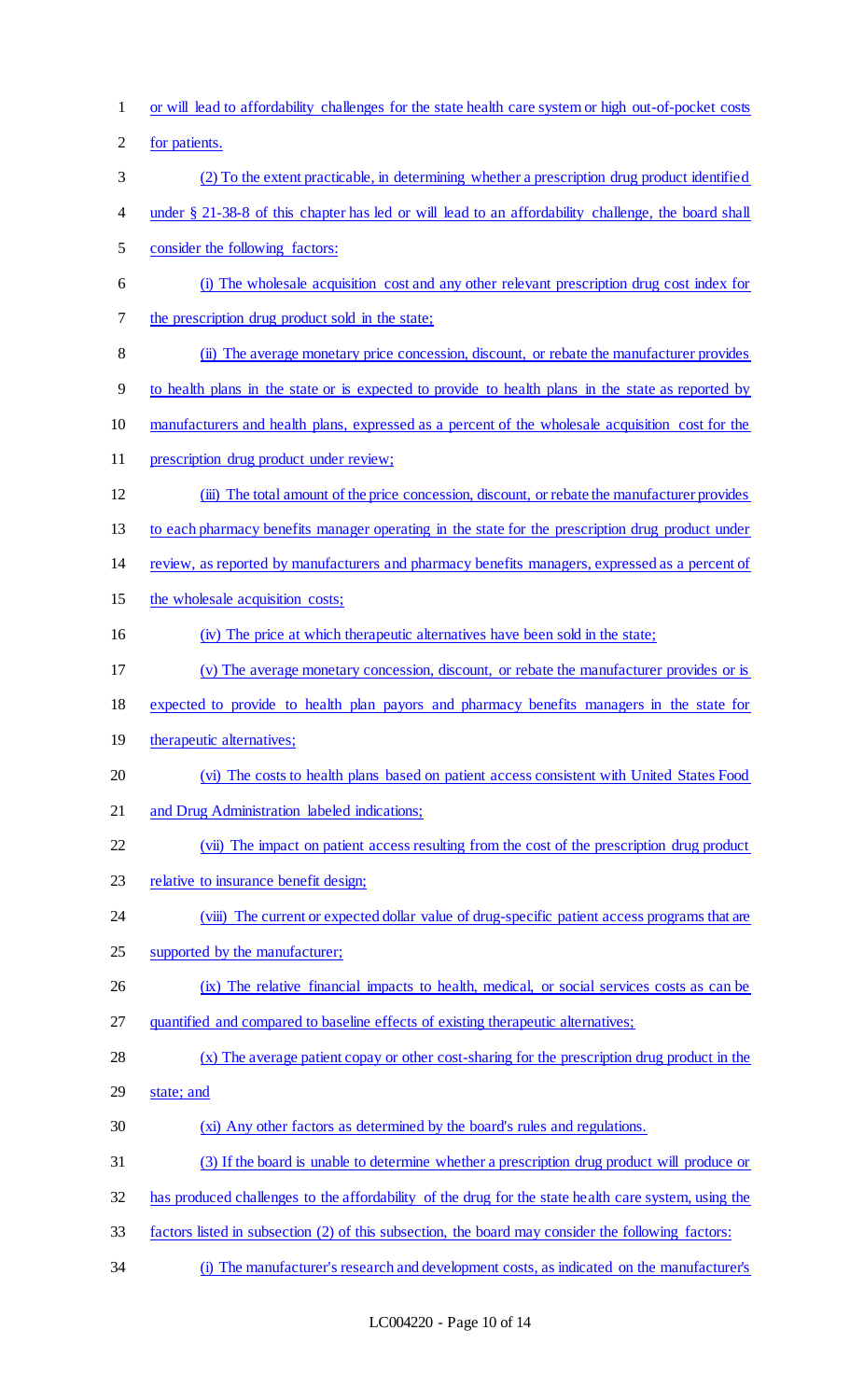- federal tax filing or information filed with the Federal Securities and Exchange Commission for the most recent tax year in proportion to the manufacturer's sales in the state; (ii) The portion of direct-to-consumer marketing costs eligible for favorable federal tax 4 treatment in the most recent tax year that are specific to the prescription drug product under review and that are multiplied by the ratio of total manufacturer in-state sales to total manufacturer sales 6 in the United States for the product under review; (iii) Gross and net manufacturer, pharmacy benefits manager, and wholesale distributor revenues for the prescription drug product under review for the most recent tax year; (iv) Any additional factors proposed by the manufacturer and appropriate health insurance carriers, health maintenance organizations, managed care organizations, wholesale distributors, and pharmacy benefits managers that the board considers relevant; and (v) Any additional factors as established by the board in its rules and regulations. (c) On or before December 31, 2023, and each December 31 thereafter, the board shall submit to the senate finance committee and the house health, education and welfare committee, a report that includes: (1) Price trends for prescription drug products; (2) The number of prescription drug products that were subject to board review and the results of the review; and (3) Any recommendations the board may have on further legislation needed to make prescription drug products more affordable in the state. **21-38-10. Trade secrets -- Confidential and propriety information.**  (a) All information and data obtained by the board under this chapter that is not otherwise 23 publicly available: 24 (1) Is considered to be a trade secret and confidential and proprietary information; and (2) Is not subject to disclosure under the access to public records in chapter 2 of title 38. 26 (b) Only board members and staff may access trade secrets and confidential and proprietary data and information obtained under this chapter that is not otherwise publicly available. (c) The provisions of chapter 41 of title 6, the "uniform trade secrets act", shall apply to any trade secrets and confidential and proprietary data and information obtained under this chapter that is not otherwise publicly available. **21-38-11. Enforcement.**  The office of the attorney general may pursue any available remedy under state law when enforcing this chapter.
- **21-38-12. Setting upper payment limits for prescription drug products.**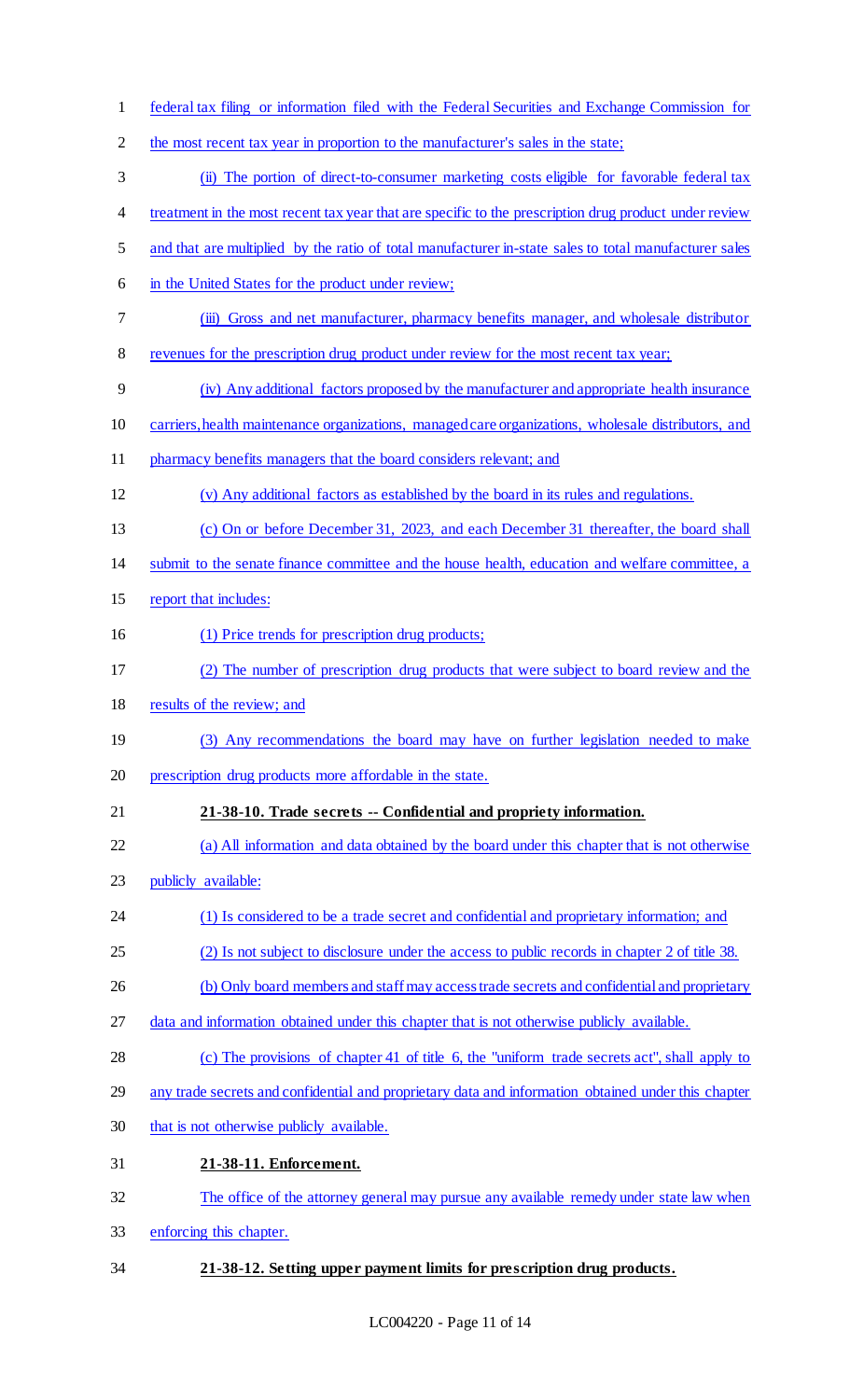| $\mathbf{1}$   | (a) If, under § 21-38-7 the board finds that it is in the best interest of the state to establish       |
|----------------|---------------------------------------------------------------------------------------------------------|
| $\overline{2}$ | a process for setting upper payment limits for prescription drug products that it determines have       |
| 3              | led or will lead to an affordability challenge, the board, in conjunction with the stakeholder council, |
| 4              | shall draft a plan of action for implementing the process that includes the criteria the board shall    |
| 5              | use to set upper payment limits.                                                                        |
| 6              | (b) The criteria for setting upper payment limits shall include consideration of:                       |
| 7              | (1) The cost of administering the prescription drug product;                                            |
| 8              | (2) The cost of delivering the prescription drug product to consumers; and                              |
| 9              | (3) Other relevant administrative costs related to the prescription drug product.                       |
| 10             | (c) The process for setting upper payment limits shall:                                                 |
| 11             | (1) Prohibit the application of an upper payment limit for a prescription drug product that             |
| 12             | is on the federal Food and Drug Administration prescription drug shortage list; and                     |
| 13             | (2) Require the board to:                                                                               |
| 14             | (i) Monitor the availability of any prescription drug product for which it sets an upper                |
| 15             | payment limit; and                                                                                      |
| 16             | (ii) If there becomes a shortage of the prescription drug product in the state, reconsider or           |
| 17             | suspend the upper payment limit.                                                                        |
| 18             | $(d)(1)$ If a plan of action is drafted under subsection (a) of this section, the board shall           |
| 19             | submit the plan of action to the governor and the attorney general for approval. They shall have        |
| 20             | forty-five (45) days to approve the plan of action.                                                     |
| 21             | (2) The board may not set upper payment limits unless the plan is approved, in accordance               |
| 22             | with this subsection, by the governor and the attorney general.                                         |
| 23             | 21-38-13. Appeal of board decision.                                                                     |
| 24             | (a) A person aggrieved by a decision of the board may request an appeal of the decision                 |
| 25             | within thirty (30) days after the finding of the board.                                                 |
| 26             | (b) The board shall hear the appeal and make a final decision within sixty (60) days after              |
| 27             | the appeal is requested.                                                                                |
| 28             | (c) Any person aggrieved by a final decision of the board may petition for judicial review              |
| 29             | as provided by chapter 35 of title 42 the "administrative procedure act".                               |
| 30             | 21-38-14. Report -- Contents.                                                                           |
| 31             | On or before December 1, 2026, the board, in consultation with the stakeholder council,                 |
| 32             | shall report to the senate finance committee and the house health, education and welfare committee      |
| 33             | on:                                                                                                     |
| 34             | (1) The legality, obstacles, and benefits of setting upper payment limits on all purchases              |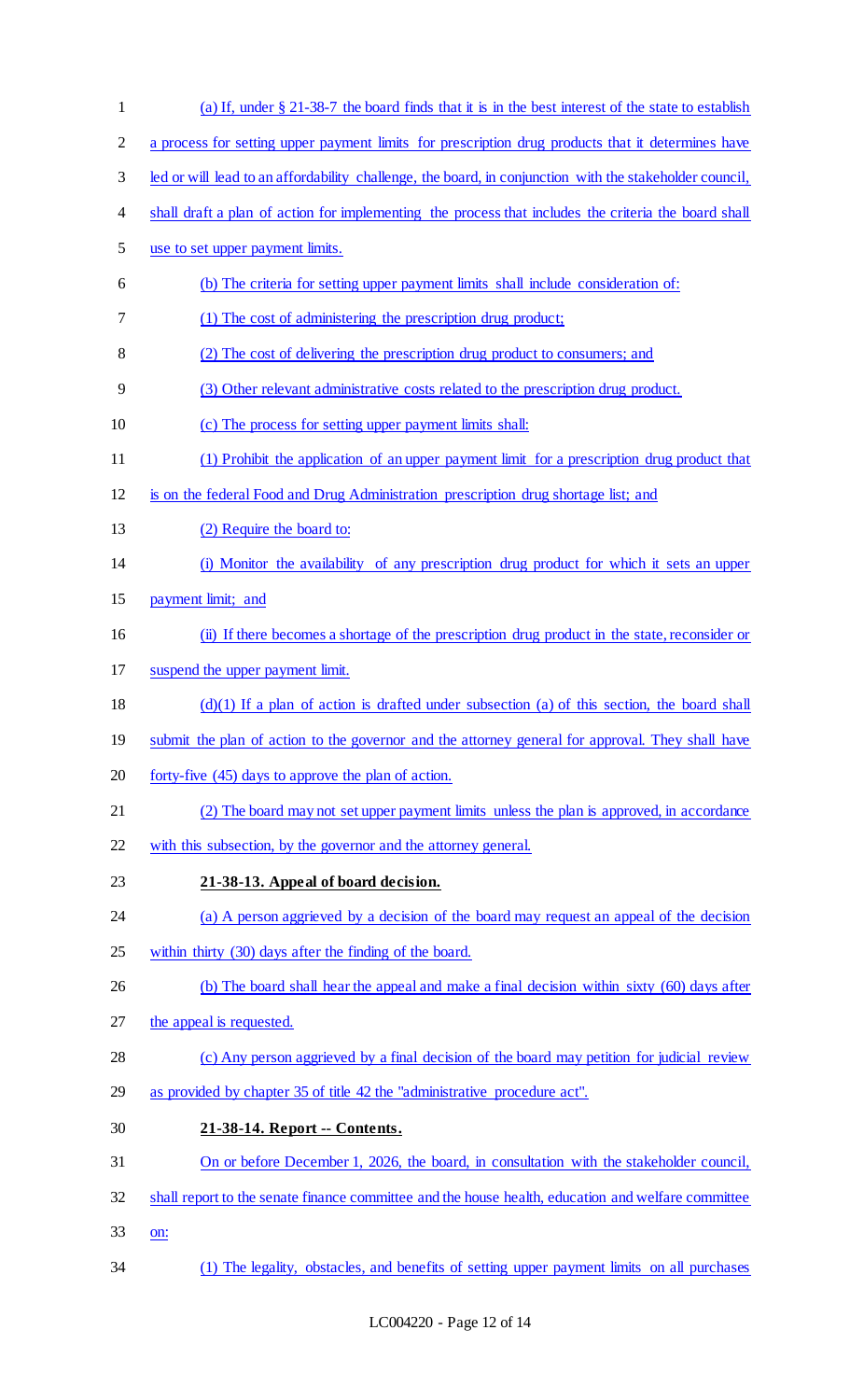- and payor reimbursements of prescription drug products in the state; and
- (2) Recommendations regarding whether the general assembly should pass legislation to
- expand the authority of the board to set upper payment limits to all purchases and payor
- reimbursements of prescription drug products in the state.

# **21-38-15. Severability.**

- If any provision of this chapter or the application thereof to any person or circumstances is
- held invalid, such invalidity shall not affect other provisions or applications of the chapter, which
- can be given effect without the invalid provision or application, and to this end the provisions of
- this chapter are declared to be severable.
- SECTION 2. This act shall take effect on January 1, 2023.

#### ======== LC004220 ========